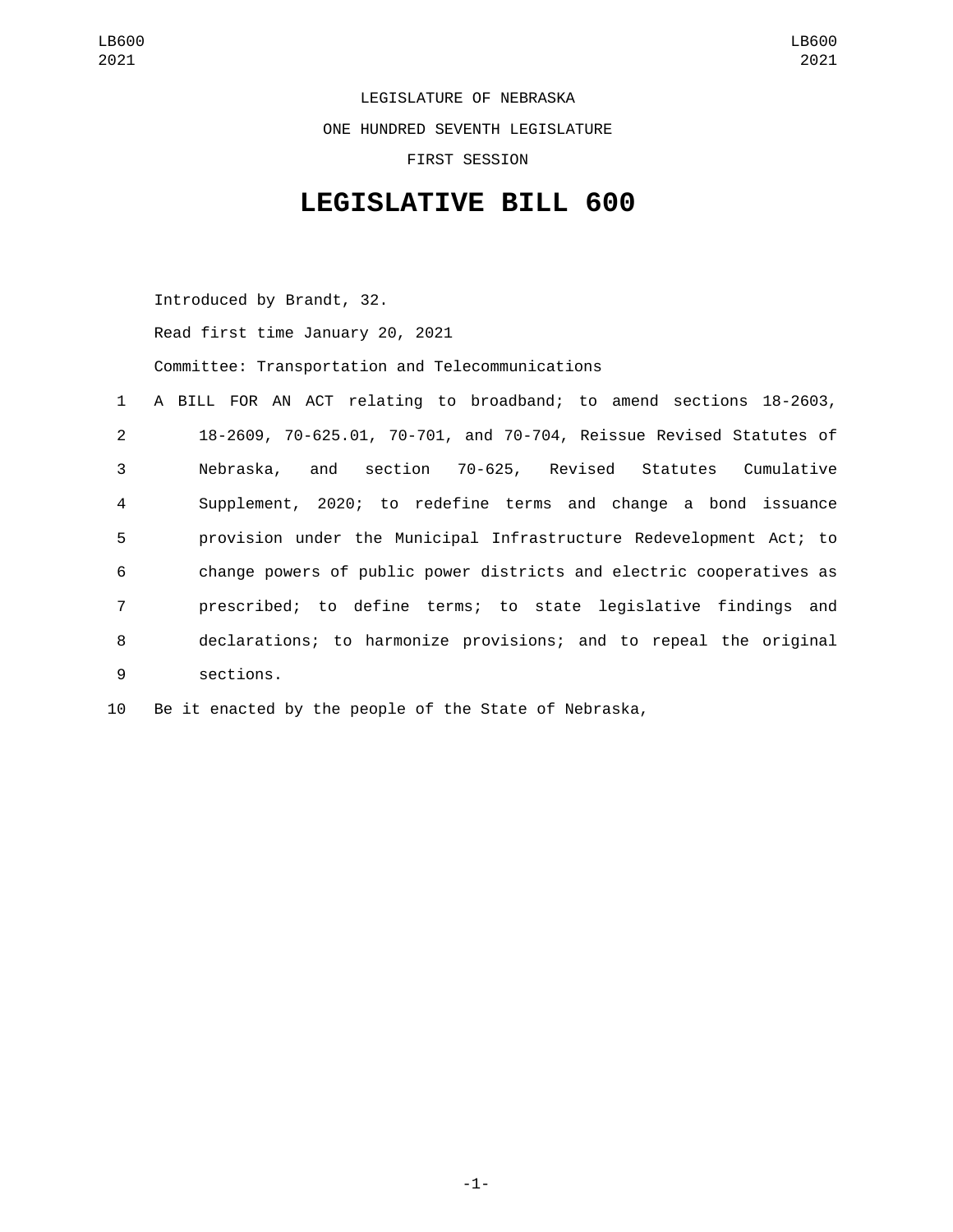Section 1. Section 18-2603, Reissue Revised Statutes of Nebraska, is 2 amended to read:

 18-2603 For purposes of the Municipal Infrastructure Redevelopment 4 Fund Act:

 (1) Bond means any evidence of indebtedness, including, but not limited to, bonds, notes including notes issued pending long-term financing arrangements, warrants, debentures, obligations under a loan agreement or a lease-purchase agreement, or any similar instrument or 9 obligation;

(2) Fund means the Municipal Infrastructure Redevelopment Fund;

 (3) Infrastructure project means any of the following projects, or any combination thereof, to be owned or operated by a municipality: (a) Solid waste management facilities; (b) wastewater, storm water, and water treatment works and systems, water distribution facilities, and water resources projects, including, but not limited to, pumping stations, transmission lines, and mains and their appurtenances; (c) hazardous waste disposal systems; (d) resource recovery systems; (e) airports; (f) port facilities; (g) buildings and capital equipment used in the operations and activities of municipal government and to provide services to the residents of the municipality; (h) broadband facilities and infrastructure to support economic development and job creation projects in rural areas; (i) convention and tourism facilities; (j) redevelopment projects as defined in section 18-2103; and (k) mass transit and other transportation systems, including parking facilities and excluding public highways and bridges and municipal roads, streets, and bridges. For purposes of subdivision (3)(h) of this section, broadband means advanced telecommunications capability service as defined in section 86-103.01;

 (4) Municipal allocation amount means, for each municipality, the amount derived by multiplying the amount to be allocated by the fraction determined by dividing the total population of the municipality by the total population of the state living in municipalities, each as

-2-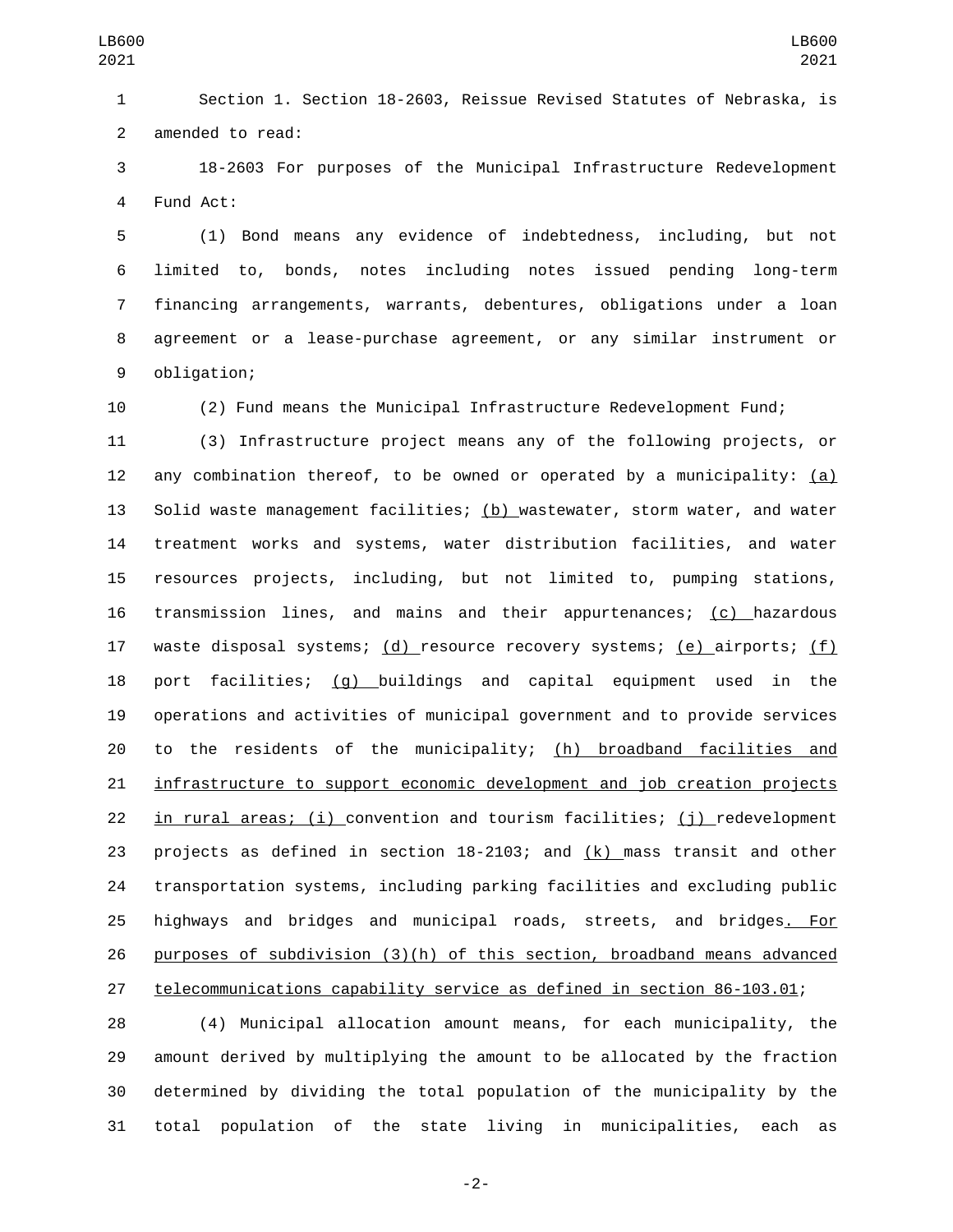determined by the most recent federal census figures certified by the Tax 2 Commissioner as provided in section 77-3,119; and

 (5) Municipality means any city of the primary class, except that for purposes of subdivision (3)(h) of this section, municipality means any city of the first class, city of the second class, and village.

 Sec. 2. Section 18-2609, Reissue Revised Statutes of Nebraska, is 7 amended to read:

 18-2609 Any municipality may by ordinance issue bonds in one or more series for the construction or acquisition of an infrastructure project or any portion thereof and pay the principal of and interest on any such bonds by pledging funds received from the fund. Such bonds shall have a final maturity not later than thirty years after the date of issuance 13 August 1, 2009, and the aggregate debt service payments and related expenses with respect to all series of such bonds for any twelve-month period during which such bonds are outstanding shall not exceed the anticipated receipts from the fund by such municipality. For purposes of this section, anticipated receipts means the amount received by the municipality from the fund for the twelve-month period immediately 19 preceding the date of issuance of such bonds.

 Any municipality which has or may issue bonds under this section may dedicate a portion of its property tax levy authority as provided in section 77-3442 to meet debt service obligations under the bonds, but only to the extent the receipts from the fund pledged to the payment of such bonds and any other money made available and used for that purpose are insufficient to pay the principal of and interest on such bonds as 26 they mature.

 Sec. 3. Section 70-625, Revised Statutes Cumulative Supplement, 28 2020, is amended to read:

 70-625 (1) Subject to the limitations of the petition for its creation and all amendments to such petition, a public power district has all the usual powers of a corporation for public purposes and may

-3-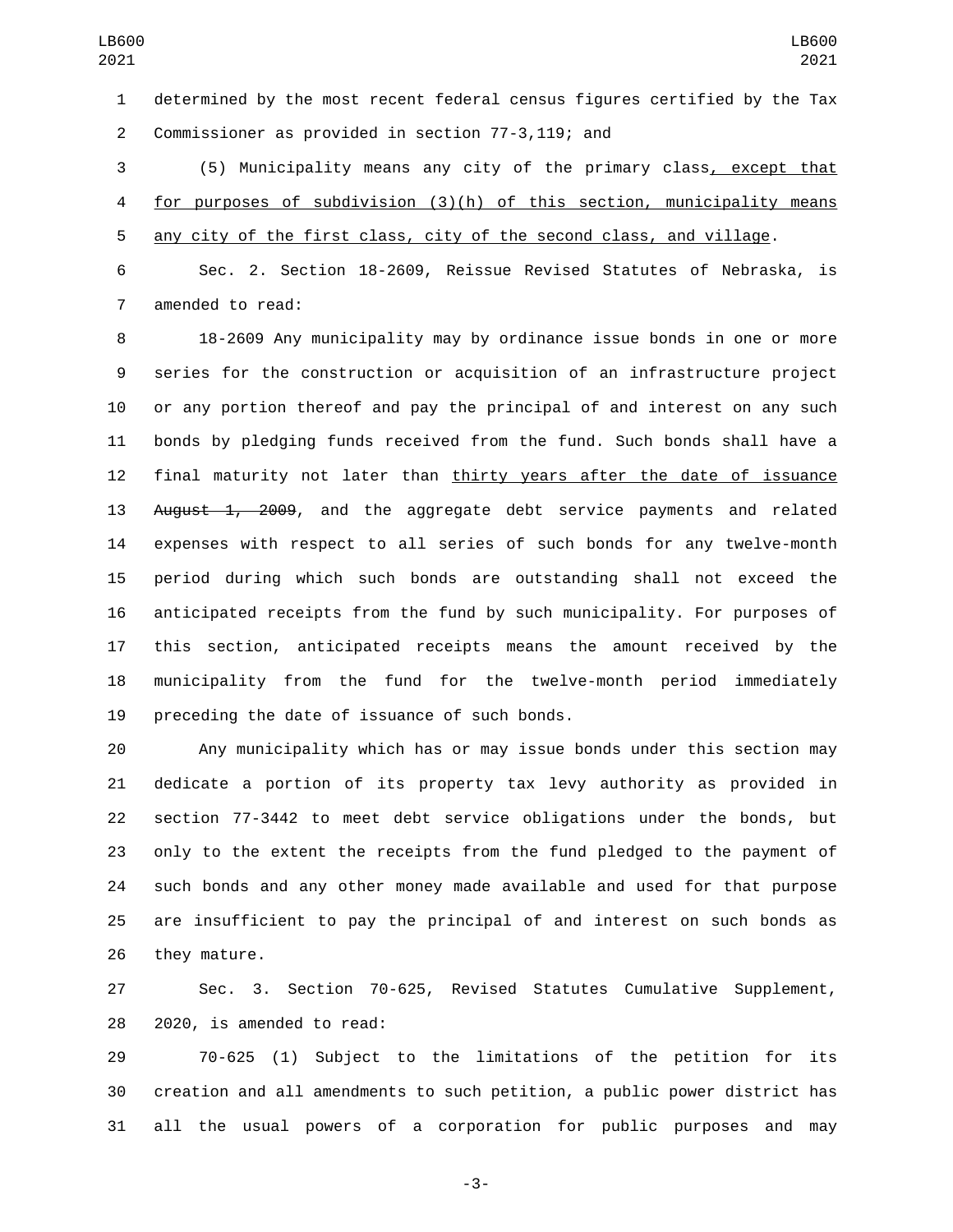purchase, hold, sell, and lease personal property and real property reasonably necessary for the conduct of its business. No district may sell household appliances at retail if the retail price of any such appliance exceeds fifty dollars, except that newly developed electrical appliances may be merchandised and sold during the period of time in which any such appliances are being introduced to the public. New models of existing appliances shall not be deemed to be newly developed appliances. An electrical appliance shall be considered to be in such introductory period of time until the particular type of appliance is used by twenty-five percent of all the electrical customers served by such district, but such period shall in no event exceed five years from the date of introduction by the manufacturer of the new appliance to the 13 local market.

 (2) In addition to its powers authorized by Chapter 70 and specified in its petition for creation, as amended, a public power district may sell, lease, and service satellite television signal descrambling or decoding devices, satellite television programming, and equipment and services associated with such devices and programming, except that this section does not authorize public power districts (a) to provide signal descrambling or decoding devices or satellite programming to any location (i) being furnished such devices or programming on April 24, 1987, or (ii) where community antenna television service is available from any person, firm, or corporation holding a franchise pursuant to sections 18-2201 to 18-2206 or a permit pursuant to sections 23-383 to 23-388 on April 24, 1987, or (b) to sell, service, or lease C-band satellite dish 26 systems or repair parts.

 (3) In addition to the powers authorized by Chapter 70 and specified in its petition for creation as amended, the board of directors of a public power district may apply for and use funds available from the United States Department of Agriculture or other federal agencies for grants or loans to promote economic development and job creation projects

-4-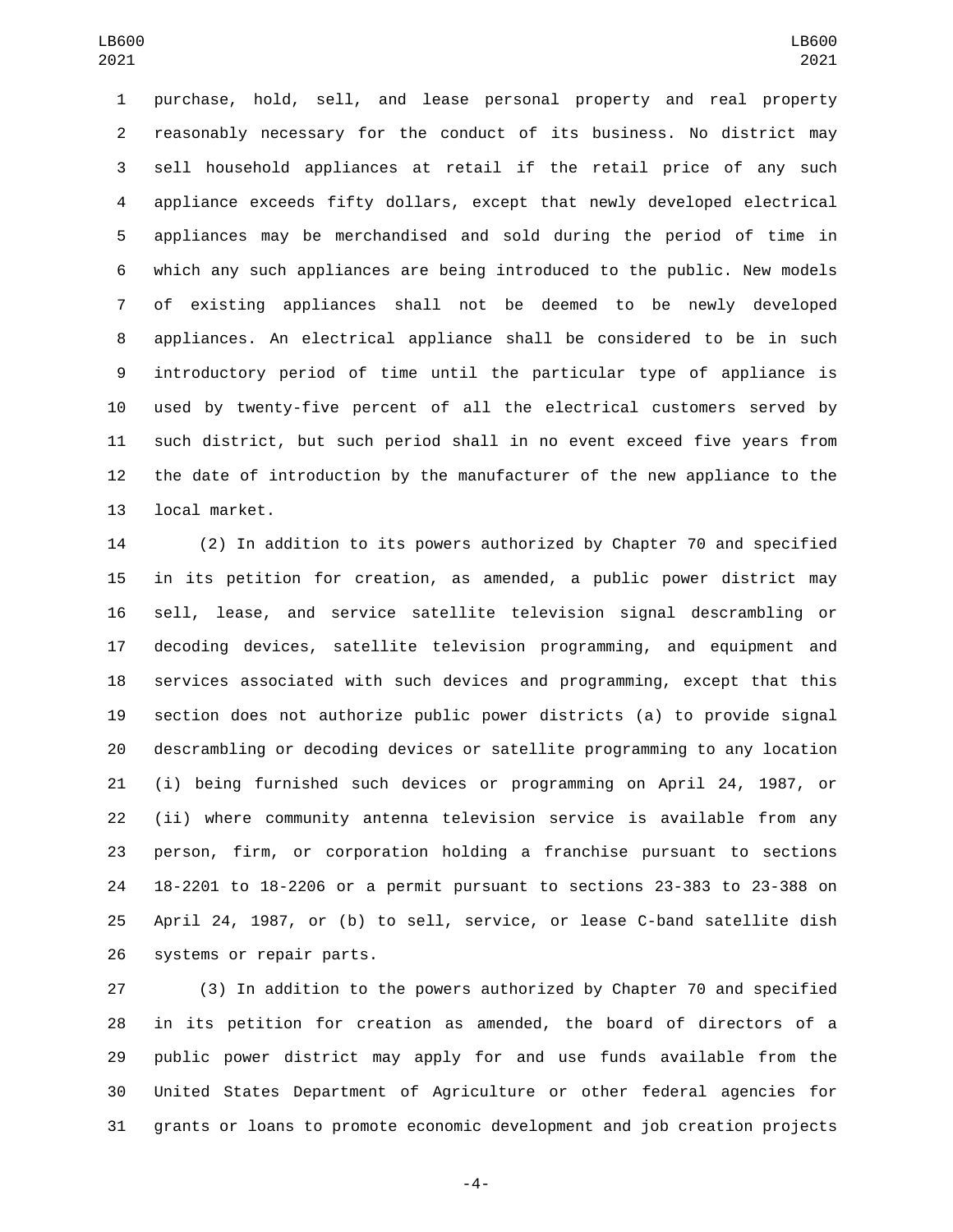in rural areas as permitted under the rules and regulations of the federal agency from which the funds are received, including, but not limited to, the development of broadband facilities and infrastructure. Any loan to be made by a district shall only be made in participation with a bank pursuant to a contract. The district and the participating bank shall determine the terms and conditions of the contract. In addition, in rural areas of the district, the board of directors of such district may provide technical or management assistance to prospective, new, or expanding businesses, including home-based businesses, provide assistance to a local or regional industrial or economic development corporation or foundation located within or contiguous to the district's service area, and provide youth and adult community leadership training.

 (4) In addition to the powers authorized by Chapter 70 and specified in its petition for creation as amended, a public power district may sell or lease its dark fiber as permitted by law and except as provided in section 86-595, own, construct, operate or contract to operate, or lease 17 broadband facilities and infrastructure to promote economic development and job creation projects in rural areas pursuant to sections 86-574 to 19 86-578.

 (5) In addition to the powers authorized by Chapter 70 and specified in its petition for creation as amended, a public power district may develop, manufacture, use, purchase, or sell at wholesale advanced biofuels and biofuel byproducts and other fuels and fuel byproducts so long as the development, manufacture, use, purchase, or sale of such biofuels and biofuel byproducts and other fuels and fuel byproducts is 26 done to help offset greenhouse gas emissions.

 (6) Notwithstanding any law, ordinance, resolution, or regulation of any political subdivision to the contrary, each public power district may receive funds and extend loans pursuant to the Nebraska Investment Finance Authority Act or pursuant to this section. In addition to the powers authorized by Chapter 70 and specified in its petition for

-5-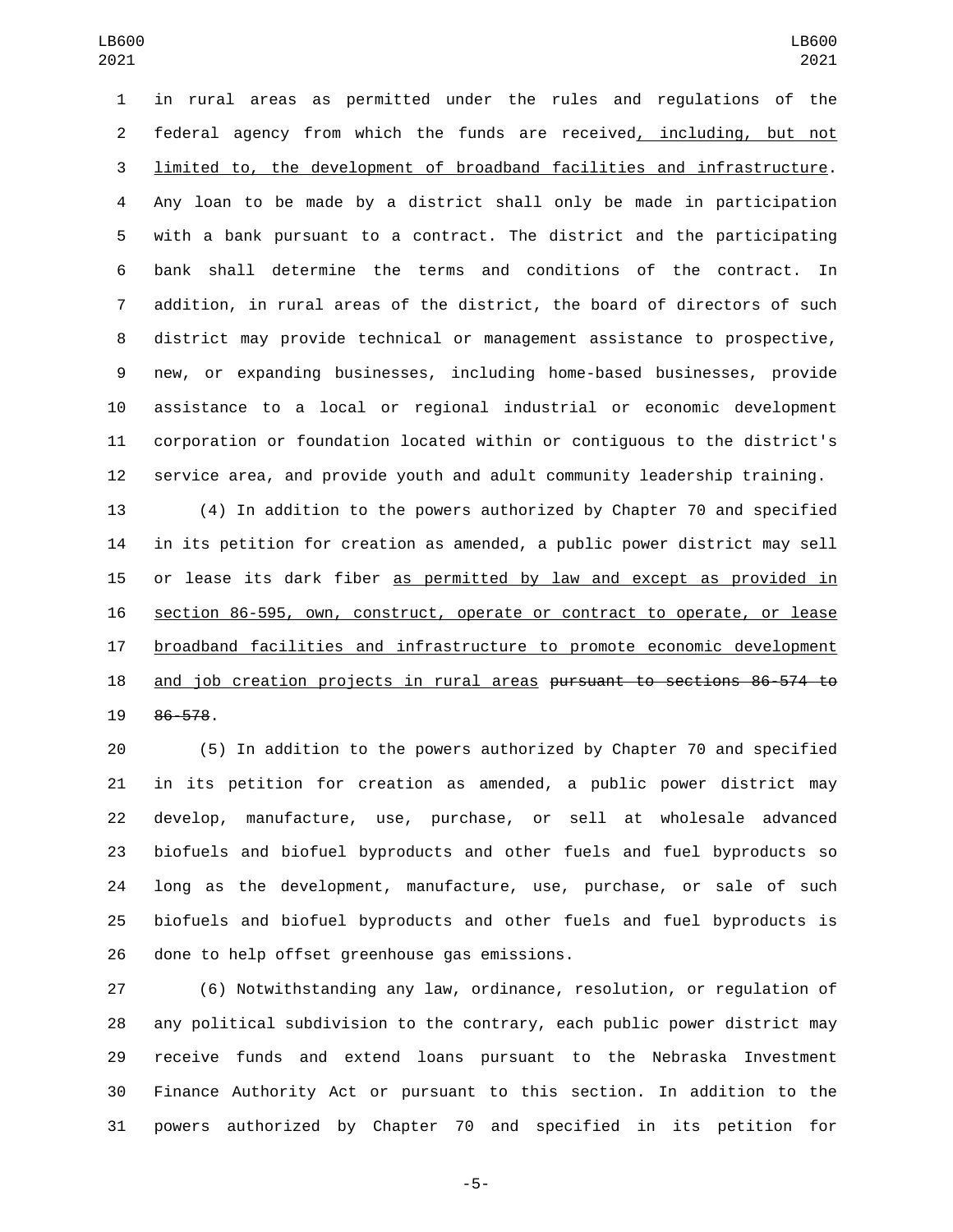creation, as amended, and without the need for further amendment thereto, a public power district may own and operate, contract to operate, or lease energy equipment and provide billing, meter reading, surveys, or evaluations and other administrative services, but not to include natural gas services, of public utility systems within a district's service 6 territory.

 (7) For purposes of this section, broadband means advanced telecommunications capability service as defined in section 86-103.01.

 Sec. 4. Section 70-625.01, Reissue Revised Statutes of Nebraska, is 10 amended to read:

70-625.01 The Legislature finds and declares that:

 (1) There are rural areas in the state which are experiencing declines in economic activity and the outmigration of rural residents which is eroding the tax base of those rural areas and undermining the ability of the state and local governments to provide essential public 16 services;

 (2) Rural economic development efforts can increase the productivity of economic resources, create and enhance employment opportunities, increase the level of income and quality of life for rural residents, assist in slowing or reversing the outmigration of rural residents, and help maintain essential public services to the advantage not only of those rural areas but also of the state as a whole and the electric 23 utilities serving those rural areas;

 (3) Funds may be available from the United States Department of Agriculture or other federal agencies to suppliers of electricity in rural areas to promote economic development and job creation projects;

 (4) It is the policy of this state to promote economic development and job creation projects in rural areas through the use of federal funds and other funds which may be available as authorized in subsection (3) of 30 section 70-625;

(5) Public power districts operating in rural areas of this state

-6-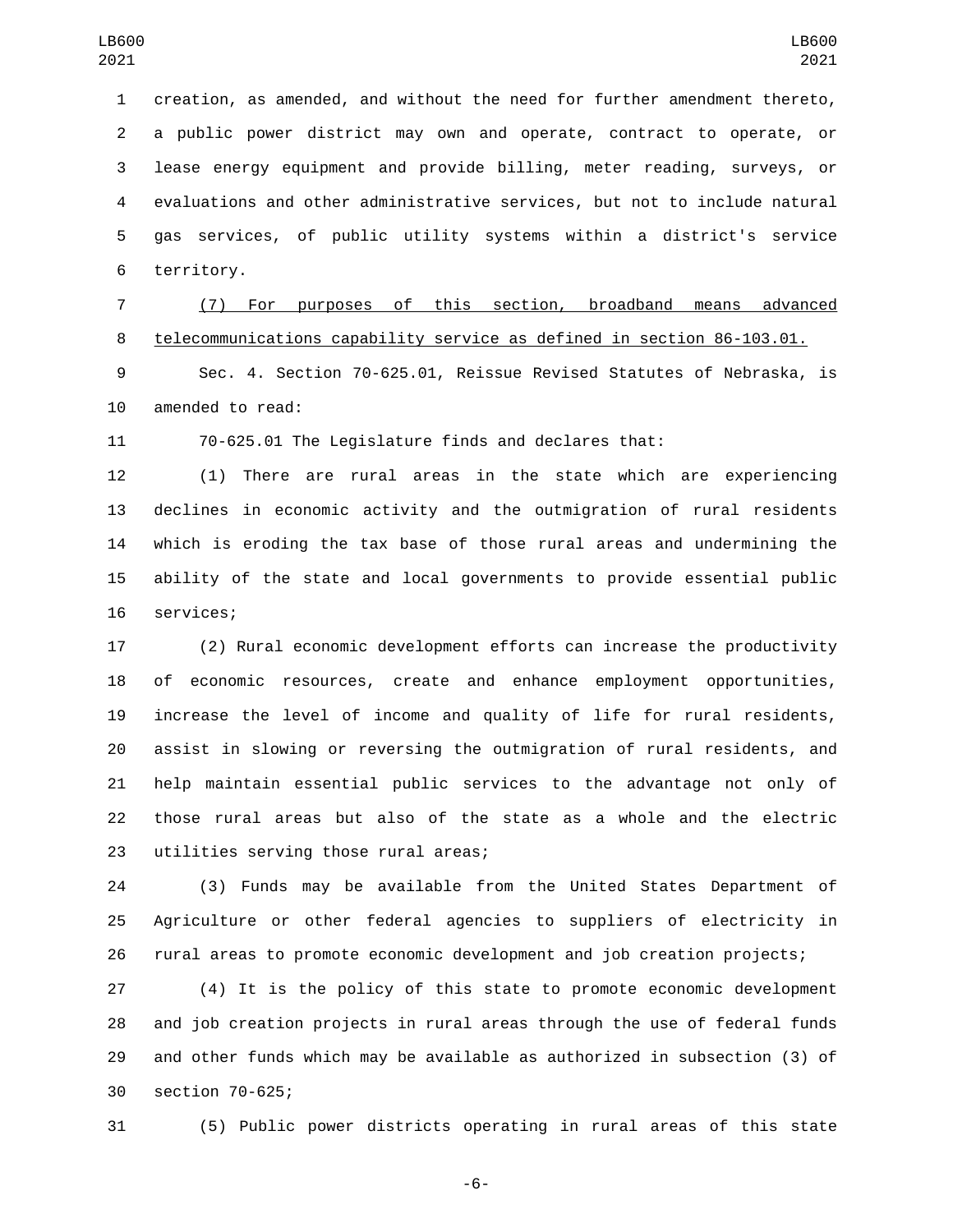are uniquely situated through their boards of directors to know and understand the need to promote economic development and job creation 3 projects in their service areas; and

 (6) Involvement by publicly owned electric utilities operating in rural areas in such economic development activities serves a public purpose and it is the public policy of this state to allow public power districts to promote economic development and job creation projects in rural areas as provided in subsections subsection (3) and (4) of section 9 70-625.

 Sec. 5. Section 70-701, Reissue Revised Statutes of Nebraska, is 11 amended to read:

 70-701 Sections 70-701 to 70-738 and section 7 of this act may be cited as the Electric Cooperative Corporation Act.

 Sec. 6. Section 70-704, Reissue Revised Statutes of Nebraska, is 15 amended to read:

16 70-704 (1) Each corporation shall have power: (a)  $\{4\}$  To sue and be 17 sued, complain, and defend, in its corporate name;  $(b)$   $(2)$  to have perpetual succession unless a limited period of duration is stated in its 19 articles of incorporation; (c)  $(3)$  to adopt a corporate seal, which may be altered at pleasure, and to use it or a facsimile thereof, as required 21 by law;  $(d)$   $(4)$  to generate, manufacture, purchase, acquire, and accumulate electric energy and to transmit, distribute, sell, furnish, 23 and dispose of such electric energy;  $(e)$   $(5)$  to acquire, own, hold, use, exercise and, to the extent permitted by law, to sell, mortgage, pledge, hypothecate, and in any manner dispose of franchises, rights, privileges, licenses, rights-of-way, and easements necessary, useful, or appropriate; 27 (f)  $(6)$  to purchase, receive, lease as lessee, or in any other manner acquire, own, hold, maintain, sell, exchange, and use any and all real and personal property or any interest therein for the purposes expressed 30 herein; (g)  $\{7\}$  to borrow money and otherwise contract indebtedness, to issue its obligations therefor, and to secure the payment thereof by

-7-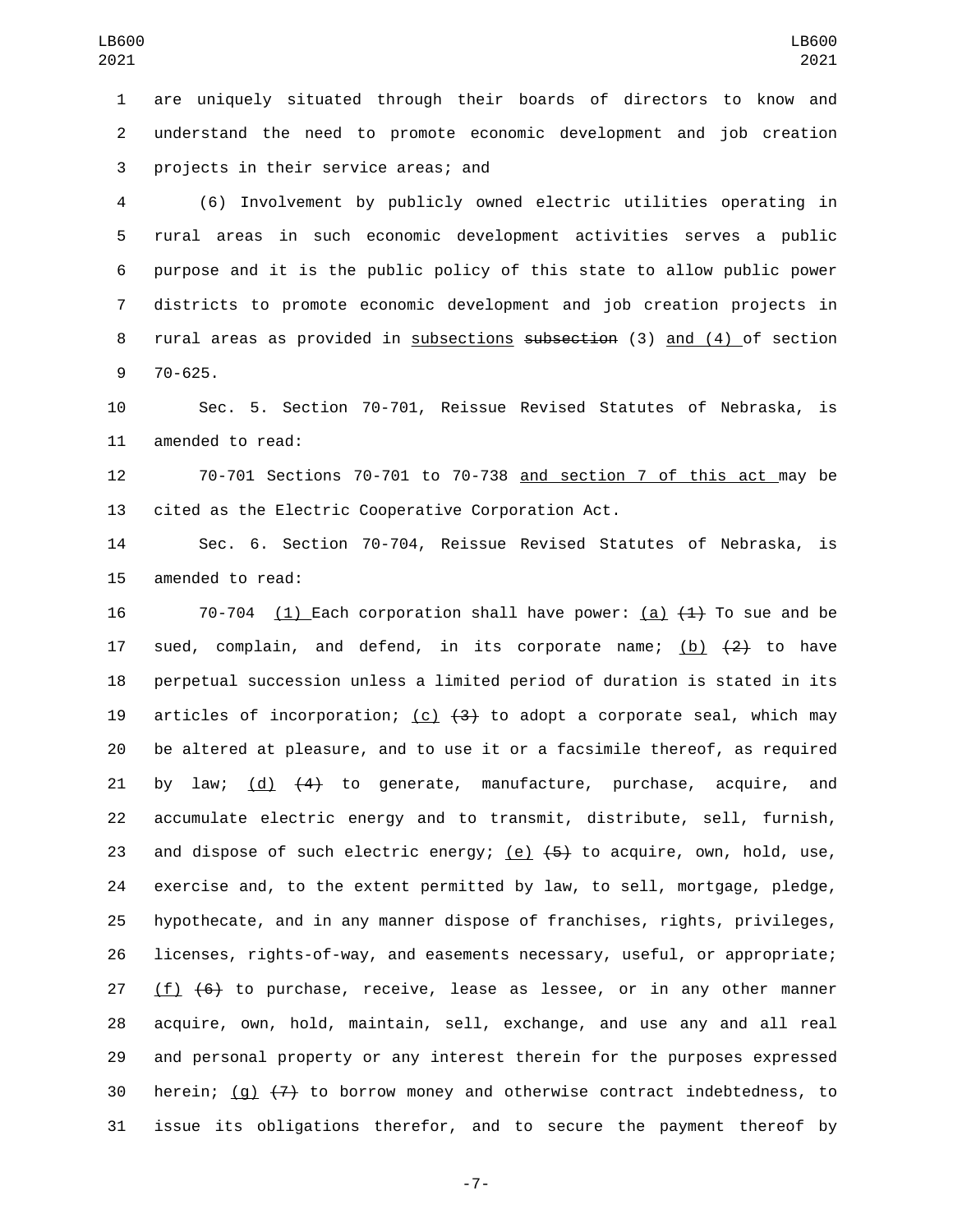mortgage, pledge, or deed of trust of all or any of its property, assets, 2 franchises, revenue, or income; (h)  $\{8\}$  to sell and convey, mortgage, pledge, lease as lessor, and otherwise dispose of all or any part of its 4 property and assets; (i)  $(9)$  to have the same powers now exercised by law by public light and power districts or private corporations to use any of the streets, highways, or public lands of the state or its political 7 subdivisions in the manner provided by law; (j)  $(10+10)$  to have and exercise the power of eminent domain for the purposes expressed in section 70-703 in the manner set forth in sections 76-704 to 76-724 and to have the powers and be subject to the restrictions of electric light and power corporations and districts as regards the use and occupation of public highways and the manner or method of construction and physical operation 13 of plants, systems, and transmission lines;  $(k)$   $(41)$  to accept gifts or 14 grants of money, services, or property, real or personal;  $(1)$   $(12)$  to make any and all contracts necessary or convenient for the exercise of 16 the powers granted herein;  $(m)$   $(13)$  to fix, regulate, and collect rates, fees, rents, or other charges for electric energy furnished by the 18 corporation; (n)  $(14)$  to elect or appoint officers, agents, and employees of the corporation and to define their duties and fix their compensation; 20 (o)  $(15)$  to make and alter bylaws not inconsistent with the articles of incorporation or with the laws of this state for the administration and 22 regulation of the affairs of the corporation; (p)  $(16)$  to sell or lease 23 its dark fiber as permitted by law pursuant to sections 86-574 to 86-578; 24 and  $(q)$   $(17)$  to do and perform, either for itself or its members or for any other corporation organized under the Electric Cooperative Corporation Act or for the members thereof, any and all acts and things and to have and exercise any and all powers as may be necessary, convenient, or appropriate to effectuate the purpose for which the corporation is organized. Notwithstanding any law, ordinance, resolution, or regulation of any political subdivision to the contrary, each corporation may receive funds and extend loans pursuant to the Nebraska

-8-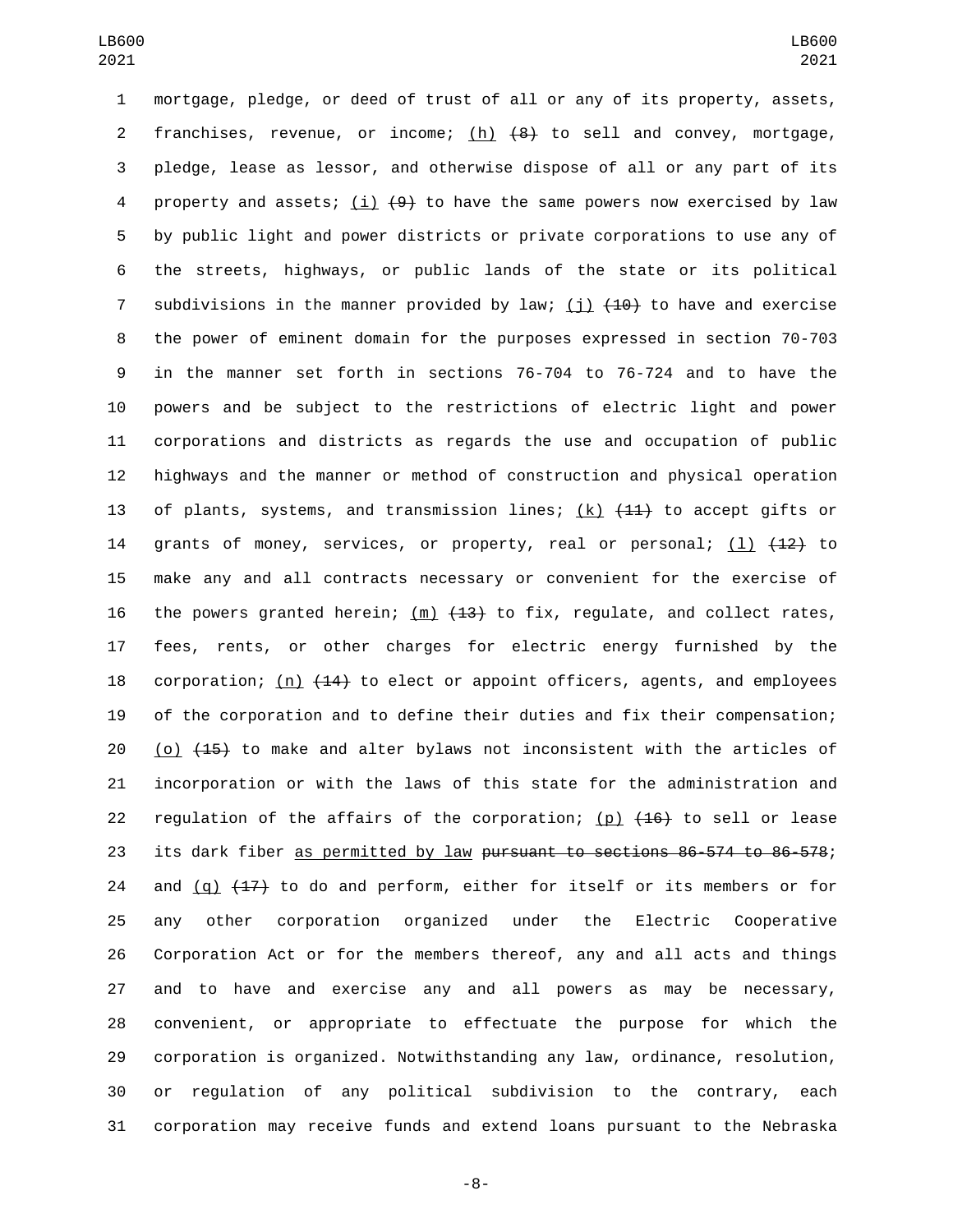1 Investment Finance Authority Act. (2) In addition to the powers authorized by Chapter 70 and specified in its petition for creation as amended, the board of directors of a corporation may apply for and use funds available from the United States Department of Agriculture or other federal agencies for grants or loans to promote economic development and job creation projects in rural areas as permitted under the rules and regulations of the federal agency from which the funds are received including, but not limited to, the development of broadband facilities and infrastructure. Any loan to be made by a corporation shall only be made in participation with a bank pursuant to a contract. The corporation and the participating bank shall determine the terms and conditions of the contract. In addition, in rural areas of the corporation, the board of directors of such corporation may provide technical or management assistance to prospective, new, or expanding businesses, including home-based businesses, provide assistance to a local or regional industrial or economic development corporation or foundation located within or contiguous to the corporation's service area, and provide youth and adult community leadership training.

 (3) In addition to the powers authorized by Chapter 70 and specified in its articles of incorporation, the board of directors of a corporation may own, construct, operate or contract to operate, or lease broadband facilities and infrastructure to promote economic development and job 23 creation projects in rural areas.

 (4) For purposes of this section, broadband means advanced telecommunications capability service as defined in section 86-103.01.

Sec. 7. The Legislature finds and declares that:

 (1) There are rural areas in the state which are experiencing declines in economic activity and the outmigration of rural residents which is eroding the tax base of those rural areas and undermining the ability of the state and local governments to provide essential public 31 services;